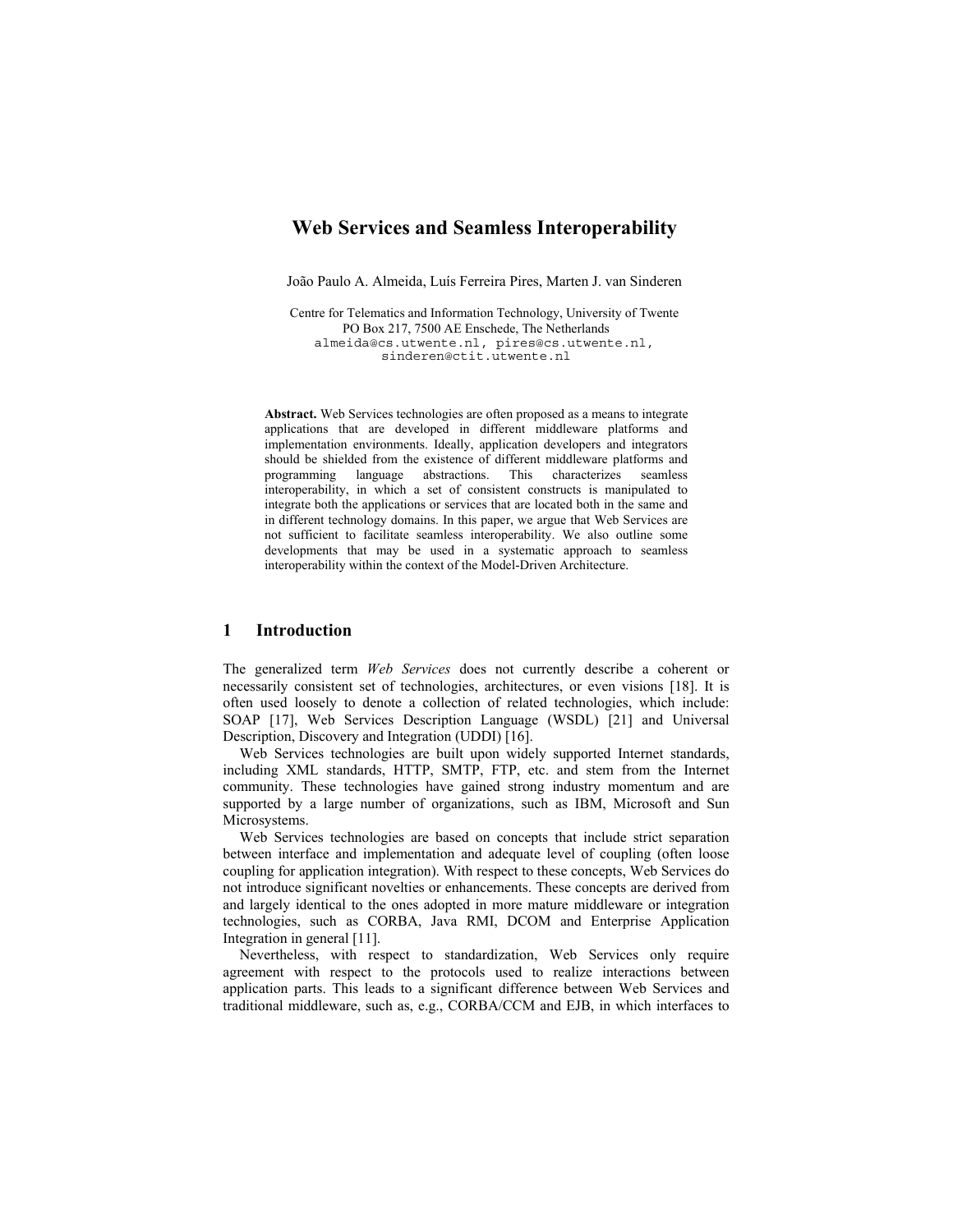access the run-time infrastructure are also standardized. In the case of Web Services, these interfaces are, in general, proprietary or defined within the scope of a particular technology domain, i.e., implementation environment and/or middleware platforms such as, e.g., J2EE [12], .NET [1] or CORBA/CCM [4].

In this paper, we do not intend to criticize Web Services standards or consider specific technical issues related to Web Services implementation support. We rather aim at questioning Web Services in its merits as an architecture to support seamless interoperability of applications developed in different technology domains. Ideally, an application developer should manipulate a set of consistent constructs to integrate both the applications that are located within the same technology domain and applications or services that are implemented in other technology domains. We outline some developments that may be used in a systematic approach to seamless interoperability within the context of the Model-Driven Architecture (MDA) [7].

# **2 Web Services Abstractions**

There is no consensus yet on a precise vocabulary and conceptual model for Web Services [18]. Both a "Web Services Reference Architecture" and a new version WSDL (WSDL 1.2) ([18, 22]) are work-in-progress within the context of the World Wide Web Consortium (W3C). Therefore, we provide some concepts and definitions for the purpose of precision and clarity within the scope of this paper.

A *web service provider* is a software entity that offers web services. A *web service* is a set of *endpoints* that operate on SOAP messages conveyed by Internet protocols, such as HTTP, FTP and SMTP. Each endpoint is identified by a Uniform Resource Identifier (URI). A web service and its endpoints may be described in WSDL. WSDL allows one to define the message types and message exchange patterns manipulated by web service endpoints, as well as the concrete means to interact with the web service endpoints, entailing concrete protocols for message exchange and the URIs that identify the web service endpoints. While WSDL descriptions are recommended for interoperability of web services descriptions, WSDL is not the only means to describe a web service. Descriptions in WSDL may be augmented with descriptions in other languages, such as Web Service Choreography Interface (WSCI) [19] and Business Process Execution Language for Web Services (BPEL4WS) [14].

Figure 1 shows a service requester and a web service provider that interact through the exchange of SOAP messages. A web service provider may also assume the role of service requester with respect to another web service provider.



**Fig. 1.** Service requester and a web service provider interact through SOAP messages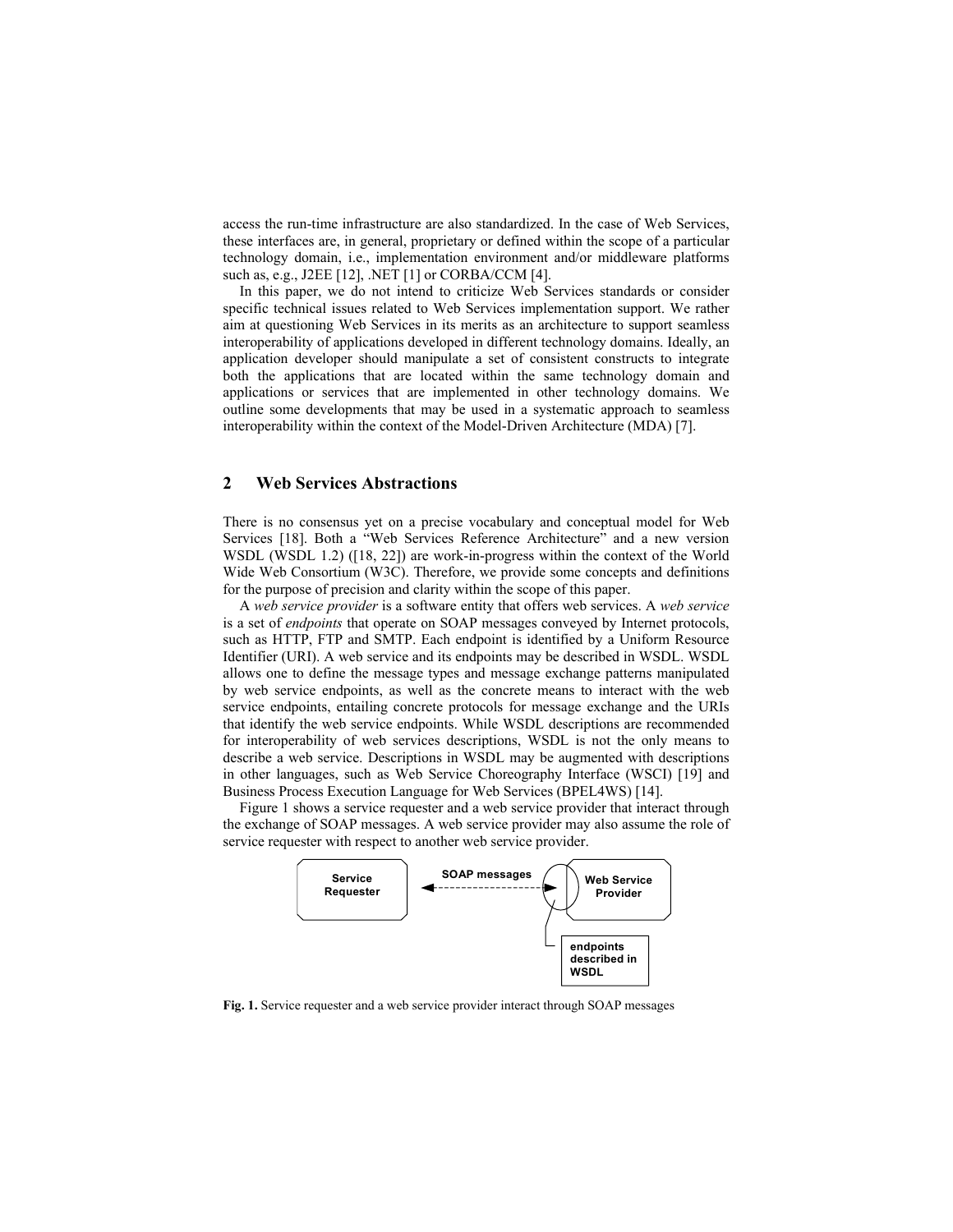In order to interact with a web service provider, a service requester must be able to find descriptions of the web service that define the concrete means to interact with the web service endpoints. A web service description does not prescribe a particular means to find the web service. A web service description may be found through a local file system, an FTP site, a standardized service registry such as UDDI registries [16], etc.

# **3 Middleware Platforms and Implementation Environments**

Web services are not implemented in a green-field situation. This means developers of web services requesters and providers have to cope with the re-use of legacy applications and infrastructures that have been deployed and that are still being deployed successfully. Examples of these (legacy) implementation infrastructures on top of which web services requesters and providers are implemented are: middleware platforms, such as DCOM, CORBA, Java RMI and JMS; and programming languages such as Java, COBOL, Visual Basic and the .NET languages. Figure 2 shows the resulting structure of the integration of applications implemented in different technology domains with web services technologies.

Legacy implementation infrastructures are specified and implemented with abstractions that differ from the abstractions manipulated for the specification and implementation of web services. Examples of divergences can be seen in the definition of data types (Java datatypes versus XML Schema Data Types [13]), the failure semantics of RPC invocations, the abstractions for object references, etc. Therefore, there must be some support to accommodate the differences in the abstractions manipulated, in order to (i) provide abstractions that are suitable and intuitive for application developers that develop and maintain applications in different technology domains, and in order to (ii) re-use a larger number of specifications and components defined in terms of the abstractions of particular technology domains.



**Fig. 1.** Web services for inter-domain interoperation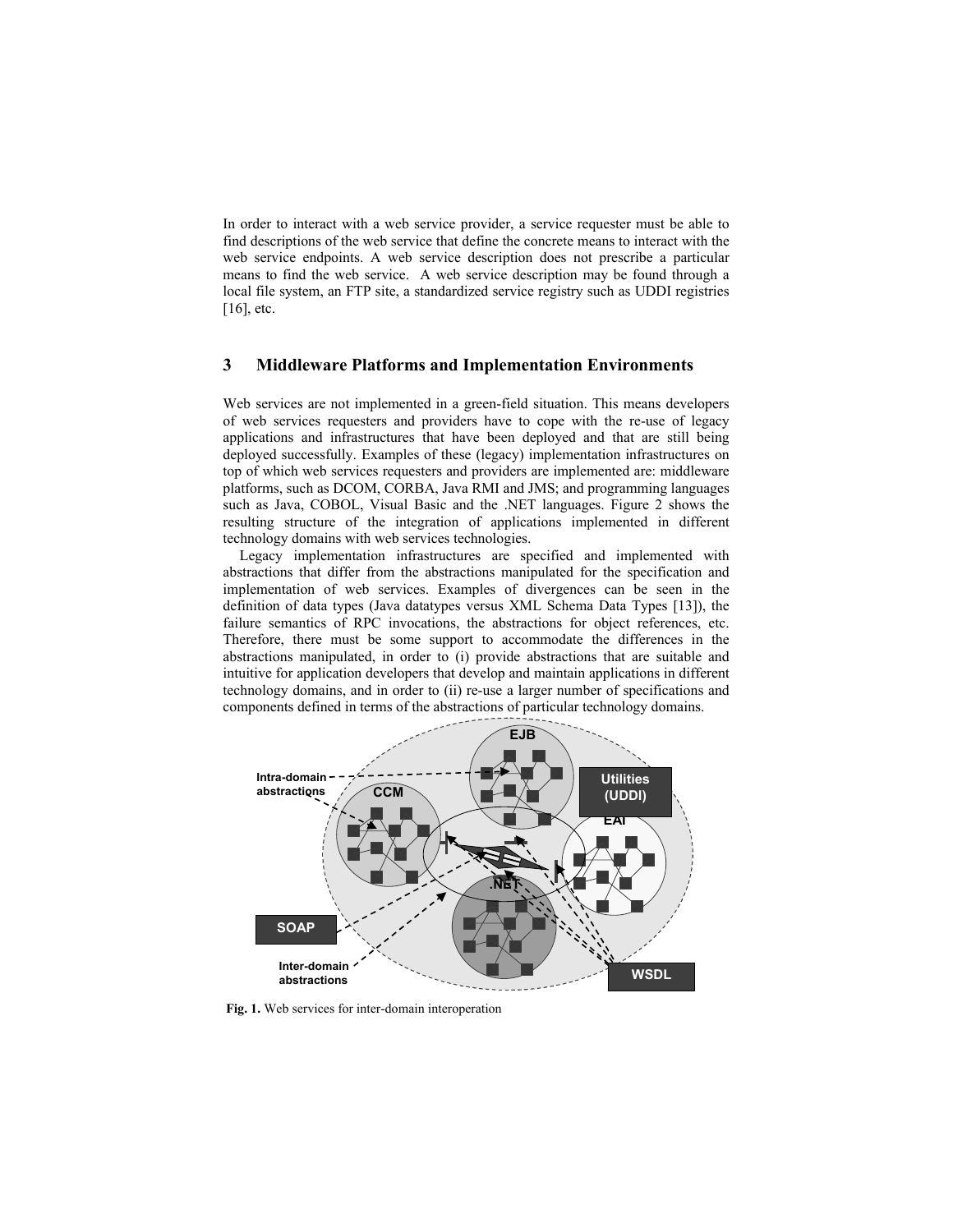#### **4 Seamless Interoperability**

In order to enable the cooperation of distributed applications, Web Services must accommodate the heterogeneity of middleware platforms, programming languages and other technologies in which these applications are realized. Not only interoperability may be hindered by the heterogeneity of platforms, but also application portability and the *provision of transparency* for the application developer. Ideally, application developers should be shielded from the existence of different middleware platforms and programming language abstractions, manipulating a set of consistent higher-level constructs to access both the services that are located within the same technology domain and services that are implemented in other technology domains.

In this sense, Web Services technologies can only offer a solution if they are adopted for all future intra-domain development. This would mean that the abstractions manipulated in Web Services languages and protocols should be used as a starting point for development of applications at the first place. Given the proposed use of Web Services as a technology for the integration of applications and services implemented on top of different middleware platforms, it is unlikely that Web Services will replace existing middleware platforms. This is corroborated with the fact that some of these platforms are flourishing now and have strong Web Services support such as the J2EE and .NET platforms. If Web Services are confined to interdomain interoperation, abstractions manipulated by intra-domain middleware platforms will indeed diverge from abstractions manipulated across technology domains, and there will always be a "seam" between the abstractions manipulated in a technology domain and abstractions used in inter-domain interoperation. As a consequence, a large effort in the development of web services is concentrated on the (manual) coding of wrappers to existing applications.

The lack of seamless interoperation can be observed in different attempts to provide mappings between Web Services abstractions and abstractions supported by different middleware platforms, such as, e.g., the mappings from and to Java in the JAX-RPC specification [13], the mappings from and to .NET's Common Type System [2] and the upcoming mappings from and to CORBA IDL [5, 6]. These mappings are not sufficient to overcome the intrinsic conceptual differences of the abstractions adopted. For example, a Java developer that is used to passing remote object references as parameters in J2EE is not able to do so if an object is to be exposed as a web service endpoint [13]. This is because the concept of remote object references is not directly supported in a standardized way in SOAP and WSDL, and hence this abstraction has no direct counterpart. Several other examples of mismatch can be identified when considering these mappings, in terms of fault semantics, type mappings, etc. This is a recurring pattern that we have seen earlier in the development of mappings to and from OMG Interface Definition Language (IDL) to Java, C, C++, Ada, Smalltalk, etc. [3].

Abstractions of particular domains are not the only obstacles for seamless interoperation. For applications to achieve meaningful interaction, they must agree on the application protocols they use. These protocols have been called *application choreographies* [11] in the context of web services, and refer to the behavioural or dynamic aspects of an application or application parts that cooperate. Behaviour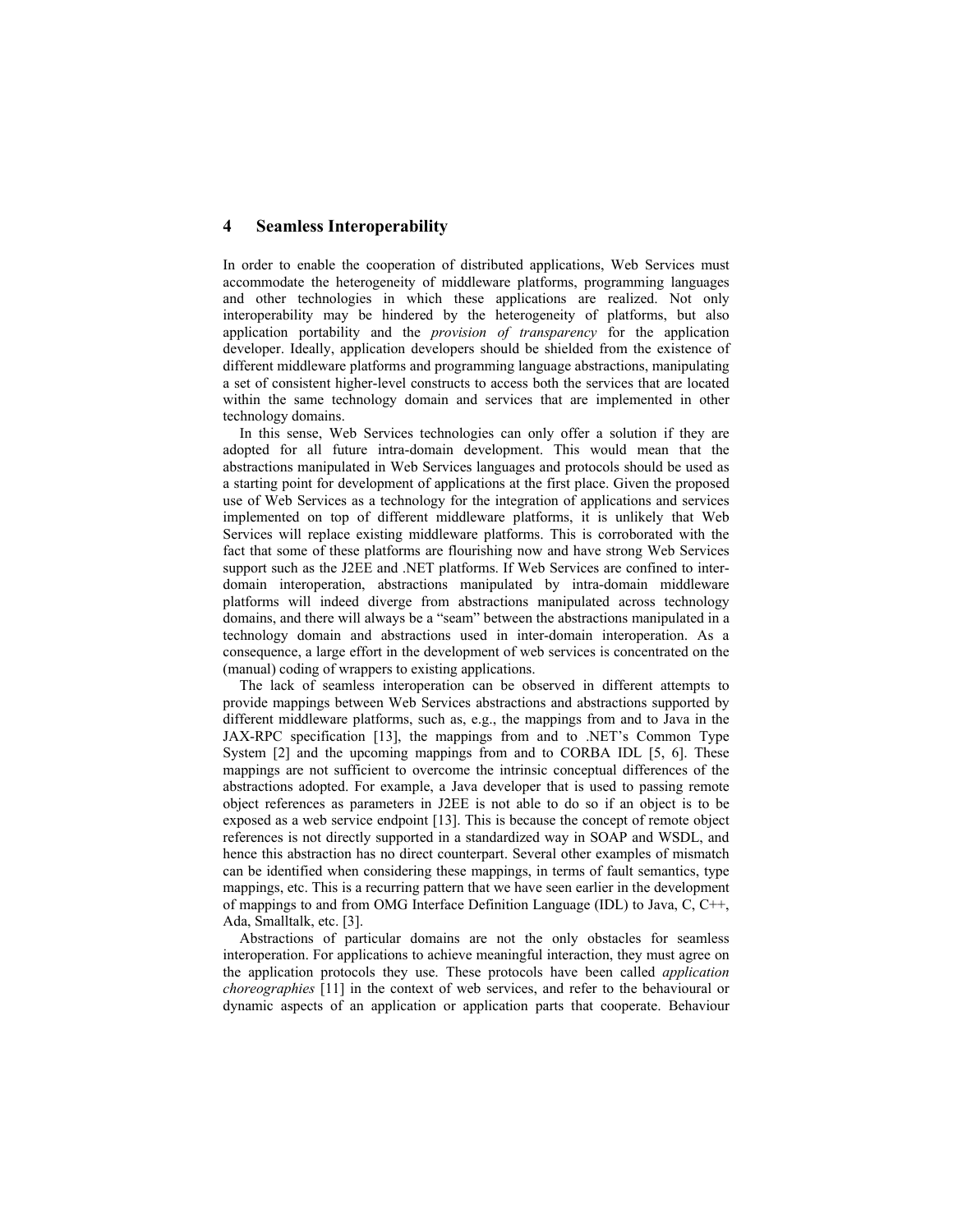complements static aspects of a system, such as interface signatures, data structures and deployment descriptors. Divergences in the behaviour of components of different technology domains offer challenges to transparent inter-domain interoperability. For example, the use of the Naming Service in a CORBA platform to retrieve object references requires clients to be able to locate the Root Naming Context and request the resolution of the names that refer to the objects they are interested in. Even if the mapping from SOAP/IIOP were transparent, web services requesters would be directly exposed to the use of the Naming Service, and would not be able to locate a service if they were not able to use the Naming Service properly. The rule of thumb often considered in this case is to avoid exposing such internal aspects of a technology domain in a web services definition.

This approach, however, is severely limited for non-trivial web services, since it is based on the assumption that the interface of a service can be simplified regardless of intrinsic complexities of service requester - service provider interactions. An example of potentially harmful simplification is the replacing of callback invocations to request/response polling invocations, such as in the Parlay Web Services standardization activities [15], implying in limitations to the scalability of the service.

## **5 Outlook**

We expect that a more systematic approach to accommodate the divergences in abstractions may be defined in a model-driven approach to application development, such as proposed in the context of the Model-Driven Architecture by the Object Management Group (OMG) [7]. In such an approach, mappings between Web Services abstractions and abstractions of other implementation infrastructures would be facilitated through the use of platform-independent models, meta-modelling techniques and model transformation tools.

There is on-going standardization activity in mapping platform-independent models to Web Services artefacts: an OMG Request For Proposal (RFP) has been issued [9] to request for a mapping from the EDOC-Component Collaboration Architecture UML Profile to XML-Schema, WSDL 1.1 and SOAP. An initial submission [10] is available, and a revised submission is expected in August 2003. These efforts, however, should be revisited with the adoption of UML 2.0 [8].

With respect to the application choreographies, the behavioural aspects of a web service may be specified in Web Services specific languages, such as e.g., WSCI [19] and BPEL4WS [14]. These languages are being considered in the W3C Web Services Choreography Working Group [20] as an input for a W3C recommendation for a Web Services specific behaviour modelling language. We will work on the incorporation of these Web Services behavioural descriptions into a systematic model-driven approach, by defining transformations from behavioural descriptions in UML (or specialized UML profiles) to these languages and vice-versa. This would allow seamless interoperability to be considered at platform-independent level through platform-independent models that include the behavioural aspects of a system and its components. These platform-independent models are ultimately reflected at platformspecific level through model transformations.